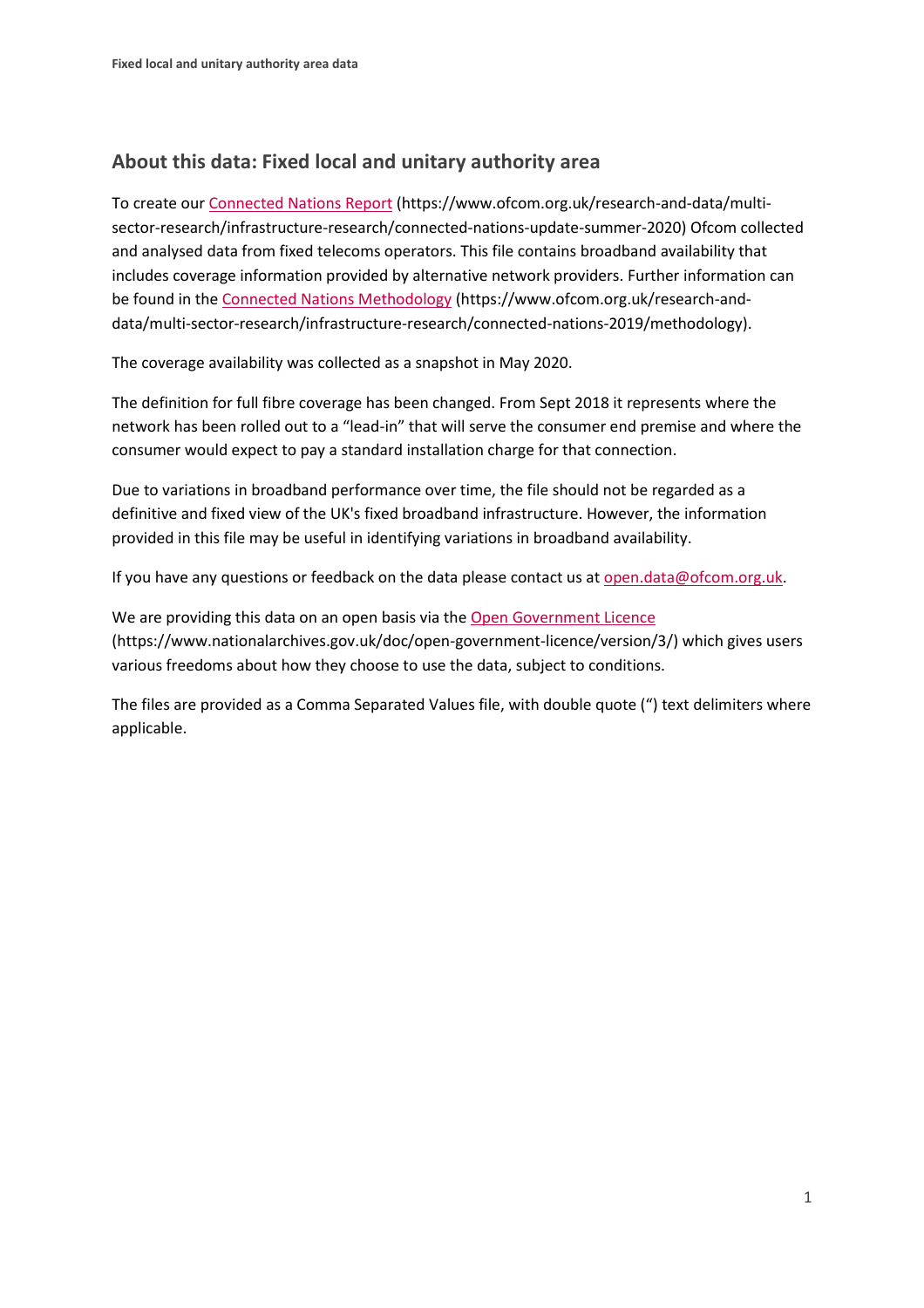## **Coverage availability**

File name: 202005\_fixed\_laua\_coverage\_r01.csv

Total records in file: 1 header row, 379 data rows

File size on disk: 72.0 KB (73,728 bytes)

**Coverage availability for residential premises**

File name: 202005\_fixed\_laua\_res\_coverage\_r01.csv

Total records in file: 1 header row, 379 data rows

File size on disk: 72.0 KB (73,728 bytes)

## **Column headers and what they represent:**

| <b>Current headers</b>          | <b>Note</b>                                                   |
|---------------------------------|---------------------------------------------------------------|
| laua                            | Local and Unitary Authority Codes, such as                    |
|                                 | E07000114                                                     |
| laua_name                       | Local and Unitary Authority Names                             |
| All premises                    | Count of all premises, in scope, based on Ordnance Survey     |
|                                 | AddressBase® Premium Epoch 75                                 |
| All matched premises            | Count of all premises matched to operator records with a non- |
|                                 | zero recorded coverage. Unmatched premises are unclassified   |
| SFBB availability (% premises)  | Percentage of premises that have Superfast Broadband          |
|                                 | (30Mbit/s or greater) coverage from fixed broadband           |
| UFBB availability (% premises)  | Percentage of premises that have Ultrafast Broadband          |
|                                 | (300Mbit/s or greater) coverage from fixed broadband          |
| Full Fibre availability (%      | Percentage of premises that have coverage from a full fibre   |
| premises)                       | service from fixed broadband                                  |
| % of premises unable to receive | Percentage of premises that do not have access to services    |
| 2Mbit/s                         | above 2Mbit/s from fixed broadband                            |
| % of premises unable to receive | Percentage of premises that do not have access to services    |
| 5Mbit/s                         | above 5Mbit/s from fixed broadband                            |
| % of premises unable to receive | Percentage of premises that do not have access to services    |
| 10Mbit/s                        | above 10Mbit/s from fixed broadband                           |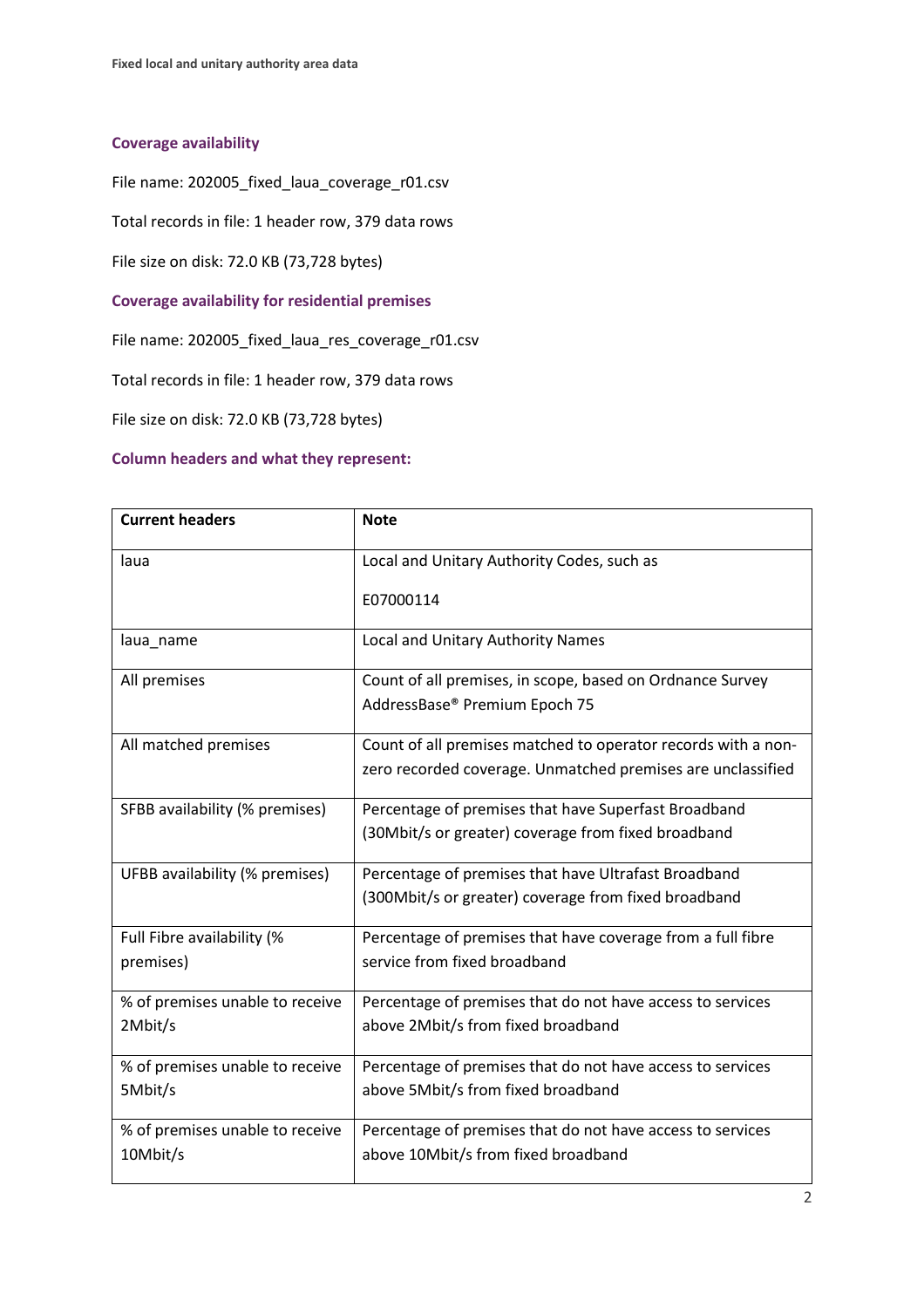| <b>Current headers</b>          | <b>Note</b>                                                  |
|---------------------------------|--------------------------------------------------------------|
| % of premises unable to receive | Percentage of premises that do not have access to services   |
| 30Mbit/s                        | above 30Mbit/s from fixed broadband                          |
| % of premises below the USO     | Percentage of premises that do not have access to download   |
|                                 | speeds at or above 10Mbit/s and upload speeds at or above    |
|                                 | 1Mbit/s including non-matched records and zero predicted     |
|                                 | speeds from fixed broadband, WISPs and EE FWA                |
| % of premises with NGA          | Percentage of premises with Next Generation Access from      |
|                                 | fixed broadband                                              |
| % of premises able to receive   | Percentage of premises with Decent Broadband from WISPs      |
| decent broadband from FWA       |                                                              |
| % of premises able to receive   | Percentage of premises with Superfast Broadband (30Mbit/s or |
| SFBB from FWA                   | above) from WISPs                                            |
| Number of premises with SFBB    | Number of premises that have Superfast Broadband (30Mbit/s   |
| availability                    | or greater) coverage from fixed broadband                    |
|                                 |                                                              |
| Number of premises with UFBB    | Number of premises that have Ultrafast Broadband (300Mbit/s  |
| availability                    | or greater) coverage from fixed broadband                    |
| Number of premises with Full    | Number of premises that have coverage from a full fibre      |
| Fibre availability              | service from fixed broadband                                 |
| Number of premises unable to    | Number of premises that do not have access to services above |
| receive 2Mbit/s                 | 2Mbit/s from fixed broadband                                 |
| Number of premises unable to    | Number of premises that do not have access to services above |
| receive 5Mbit/s                 | 5Mbit/s from fixed broadband                                 |
| Number of premises unable to    | Number of premises that do not have access to services above |
| receive 10Mbit/s                | 10Mbit/s from fixed broadband                                |
| Number of premises unable to    | Number of premises that do not have access to services above |
| receive 30Mbit/s                | 30Mbit/s from fixed broadband                                |
| Number of premises below the    | Number of premises that do not have access to download       |
| <b>USO</b>                      | speeds at or above 10Mbit/s and upload speeds at or above    |
|                                 | 1Mbit/s including non-matched records and zero predicted     |
|                                 | speeds from fixed broadband, WISPs and EE FWA                |
| Number of premises with NGA     | Number of premises with Next Generation Access from fixed    |
|                                 | broadband                                                    |
|                                 |                                                              |